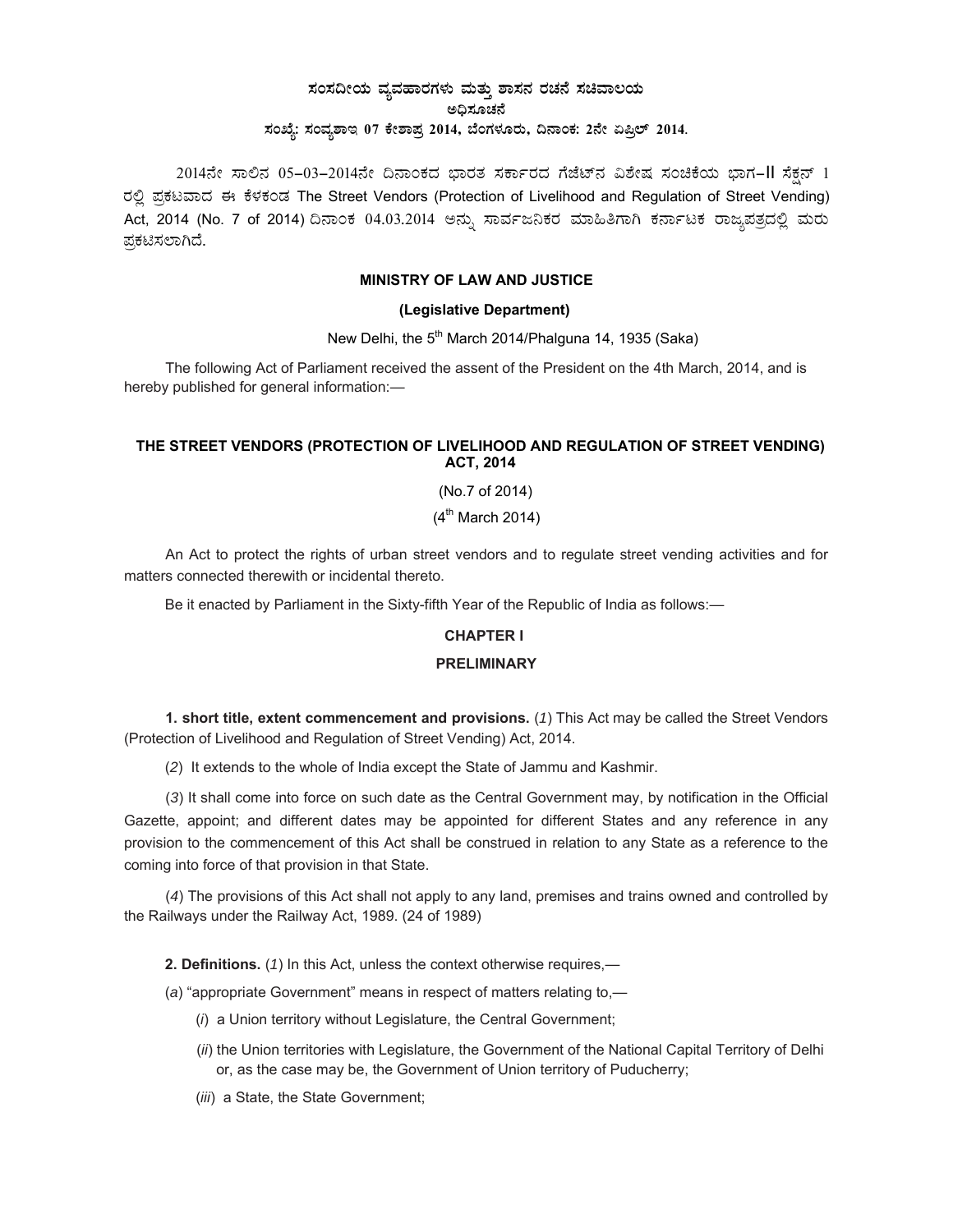**2. Definitions.** (*1*) In this Act, unless the context otherwise requires,—

(*a*) "appropriate Government" means in respect of matters relating to,—

(*i*) a Union territory without Legislature, the Central Government;

(*ii*) the Union territories with Legislature, the Government of the National Capital Territory of Delhi or, as the case may be, the Government of Union territory of Puducherry;

(*iii*) a State, the State Government;

(*b*) "holding capacity" means the maximum number of street vendors who can be accommodated in any vending zone and has been determined as such by the local authority on the recommendations of the Town Vending Committee;

(*c*) "local authority" means a Municipal Corporation or a Municipal Council or a Nagar Panchayat, by whatever name called, or the Cantonment Board, or as the case may be, a civil area committee appointed under section 47 of the Cantonment Act, 2006 (41 of 2006) or such other body entitled to function as a local authority in any city or town to provide civic services and regulate street vending and includes the "planning authority" which regulates the land use in that city or town;

(*d*) "mobile vendors" means street vendors who carry out vending activities in designated area by moving from one place to another place vending their goods and services;

(*e*) "natural market" means a market where sellers and buyers have traditionally congregated for the sale and purchase of products or services and has been determined as such by the local authority on the recommendations of the Town Vending Committee;

(*f*) "notification" means a notification published in the Official Gazette and the term "notify" shall be construed accordingly;

(*g*)"planning authority" means an Urban Development Authority or any other authority in any city or town designated by the appropriate Government as responsible for regulating the land use by defining the precise extent of areas for any particular activity in the master plan or development plan or zonal plan or layout plan or any other spatial plan which is legally enforceable under the applicable Town and Country Planning Act or the Urban Development Act or the Municipal Act, as the case may be;

(*h*) "prescribed" means prescribed by rules made under this Act by the appropriate Government;

(*i*) "Schedule" means the Schedule annexed to this Act;

(*j*) "scheme" means a scheme framed by the appropriate Government under section 38;

(*k*) "stationary vendors" means street vendors who carry out vending activities on regular basis at a specific location;

(*l*) "street vendor" means a person engaged in vending of articles, goods, wares, food items or merchandise of everyday use or offering services to the general public, in a street, lane, side walk, footpath, pavement, public park or any other public place or private area, from a temporary built up structure or by moving from place to place and includes hawker, peddler, squatter and all other synonymous terms which may be local or region specific; and the words "street vending" with their grammatical variations and cognate expressions, shall be construed accordingly;

 (*m*) "Town Vending Committee" means the body constituted by the appropriate Government under section 22;

(*n*) "vending zone" means an area or a place or a location designated as such by the local authority, on the recommendations of the Town Vending Committee, for the specific use by street vendors for street vending and includes footpath, side walk, pavement, embankment, portions of a street, waiting area for public or any such place considered suitable for vending activities and providing services to the general public.

(*2*) Any reference in this Act to any enactment or any provision thereof, shall, in relation to an area in which such enactment or such provision is not in force be construed as a reference to the corresponding law, if any, in force in that area.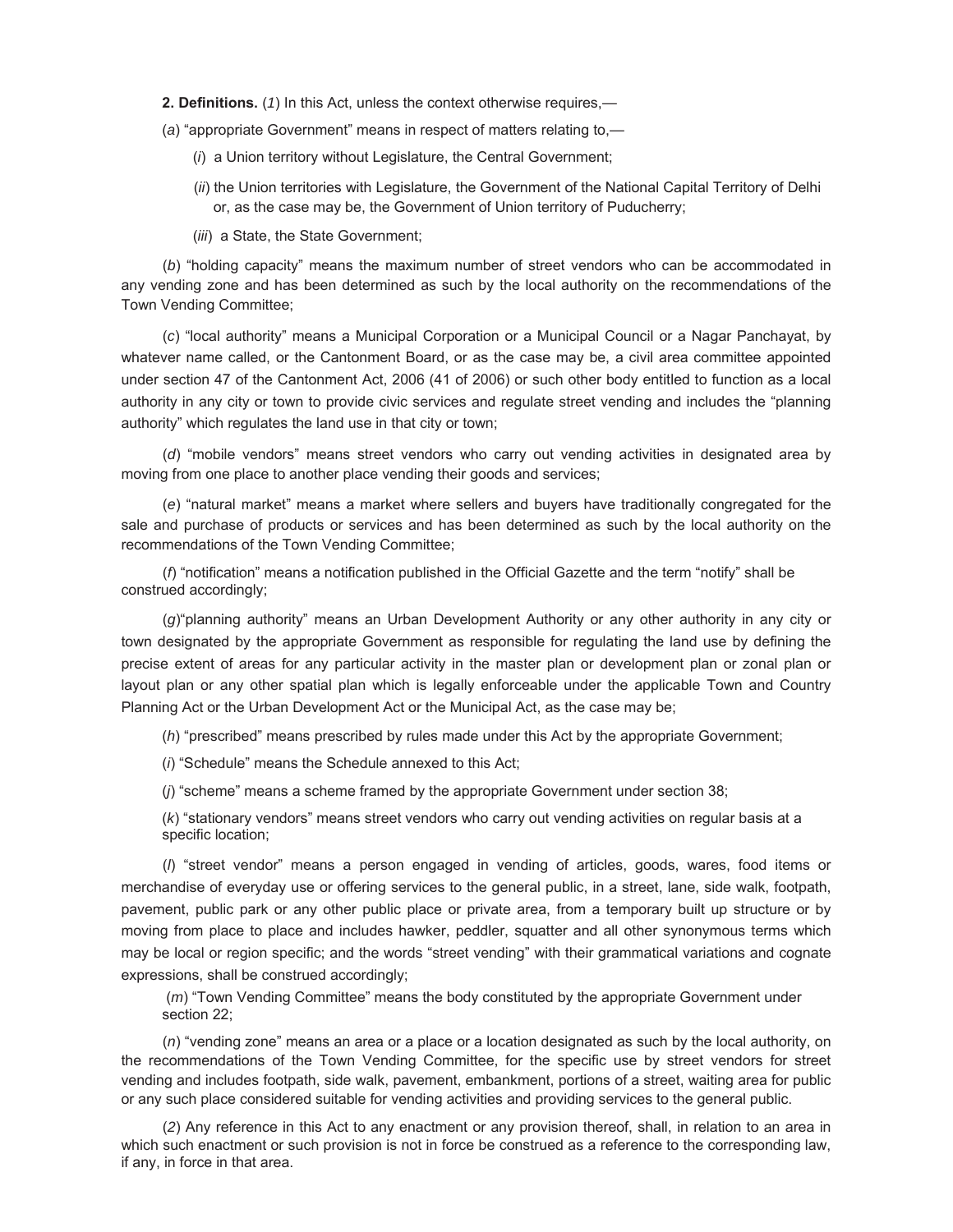## **CHAPTER II**

#### **REGULATION OF STREET VENDING**

**3. Survey of street vendors and protection from eviction or relocation.** (*1*) The Town Vending Committee shall, within such period and in such manner as may be specified in the scheme, conduct a survey of all existing street vendors, within the area under its jursidiction, and subsequent survey shall be carried out at least once in every five years.

(*2*) The Town Vending Committee shall ensure that all existing street vendors, identified in the survey, are accommondated in the vending zones subject to a norm conforming to two and half per cent. of the population of the ward or zone or town or city, as the case may be, in accordance with the plan for street vending and the holding capacity of the vending zones.

(*3*) No street vendor shall be evicted or, as the case may be, relocated till the survey specified under sub-section (1) has been completed and the certificate of vending is issued to all street vendors.

**4. Issue of certificate of vending.** (*1*) Every street vendor, identified under the survey carried out under sub-section (*1*) of section 3, who has completed the age of fourteen years or such age as may be prescribed by the appropriate Government, shall be issued a certificate of vending by the Town Vending Committee, subject to such terms and conditions and within the period specified in the scheme including the restrictions specified in the plan for street vending:

Provided that a person, whether or not included under the survey under sub-section (*1*) of section 3, who has been issued a certificate of vending before the commencement of this Act, whether known as licence or any other form of permission (whether as a stationary vendor or a mobile vendor or under any other category) shall be deemed to be a street vendor for that category for the period for which he has been issued such certificate of vending.

(*2*) Where, in the intervening period between two surveys, any person seeks to vend, the Town Vending Committee may grant a certificate of vending to such person, subject to the scheme, the plan for street vending and the holding capacity of the vending zones.

(*3*) Where the number of street vendors identified under sub-section (*1*) or the number of persons seeking to vend under sub-section (*2*) are more than the holding capacity of the vending zone and exceeds the number of persons to be accommodated in that vending zone, the Town Vending Committee shall carry out a draw of lots for issuing the certificate of vending for that vending zone and the remaining persons shall be accommodated in any adjoining vending zone to avoid relocation.

**5. Conditions for issue of certificate of vending.** (*1*) Every street vendor shall give an undertaking to the Town Vending Committee prior to the issue of a certificate of vending under section 4, that—

- (*a*) he shall carry on the business of street vending himself or through any of his family member;
- (*b*) he has no other means of livelihood:
- (*c*) he shall not transfer in any manner whatsoever, including rent, the certificate of vending or the place specified therein to any other person.

(*2*) Where a street vendor to whom a certificate of vending is issued dies or suffers from any permanent disability or is ill, one of his family member in following order of priority, may vend in his place, till the validity of the certificate of vending—

- (*a*) spouse of the street vendor;
- (*b*) dependent child of the street vendor:

Provided that where a dispute arises as to who is entitled to vend in the place of the vendor, the matter shall be decided by the committee under section 20.

**6. Categories of certificate of vending and issue of identity cards.** (*1*) The certificate of vending shall be issued under any of the following categories, namely:—

- (*a*) a stationary vendor;
- (*b*) a mobile vendor; or
- (*c*) any other category as may be specified in the scheme.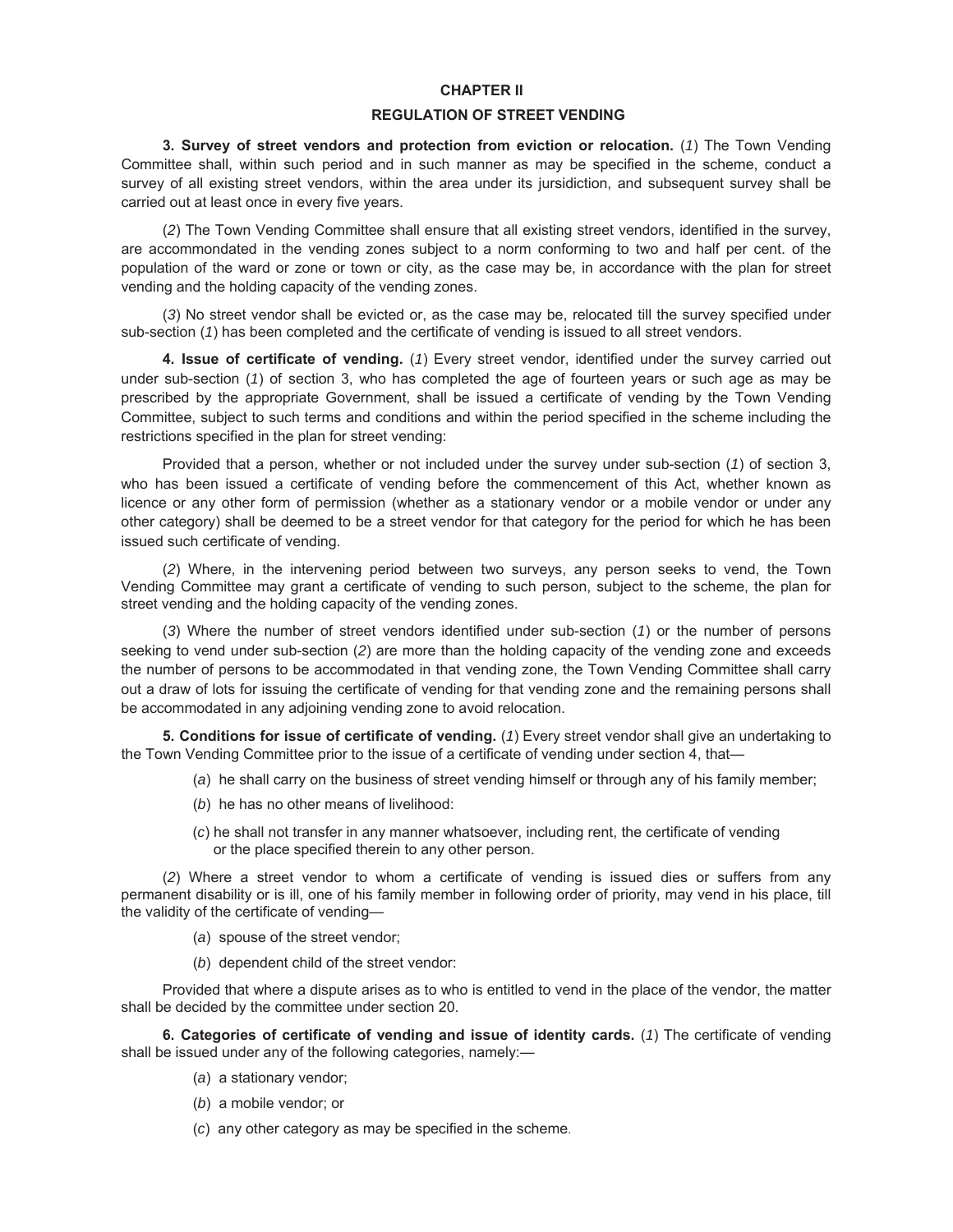(*2*) The certificate of vending issued for the categories specified in sub-section (*1*) shall be in such form, and issued in such manner, as may be specified in the scheme and specify the vending zone where the street vendor shall carry on his vending activities, the days and timings for carrying on such vending activities and the conditions and restrictions subject to which he shall carry on such vending activities.

(*3*) Every street vendor who has been issued certificate of vending under sub-section (*1*) shall be issued identity cards in such form and manner as may be specified in the scheme.

**7. Criteria for issuing certificate of vending.** The criteria to be followed by the Town Vending Committee for issuing certificate of vending to a street vendor shall be as specified in the scheme, which may, apart from other things, provide for preference to the Scheduled Castes, the Scheduled Tribes, Other Backward Classes, women, persons with disabilities, minorities or such other categories as may be specified in the scheme.

**8. Vending fees.** Every street vendor who has been issued certificate of vending shall pay such vending fees as may be specified in the scheme.

**9. Validity and renewal of certificate of vending.** (*1*) Every certificate of vending shall be valid for such period as may be specified in the scheme.

(*2*) Every certificate of vending shall be renewable for such period, in such manner, and on payment of such fees, as may be specified in the scheme.

**10. Cancellation or suspension of certificate of vending.** Where a street vendor who has been issued a certificate of vending under this Act commits breach of any of the conditions thereof or any other terms and conditions specified for the purpose of regulating street vending under this Act or any rules or schemes made thereunder, or where the Town Vending Committee is satisfied that such certificate of vending has been secured by the street vendor through misrepresentation or fraud, the Town Vending Committee may, without prejudice to any other fine which may have been incurred by the street vendor under this Act, cancel the certificate of vending or suspend the same in such manner as may be specified in the scheme and for such period as it deems fit:

Provided that no such cancellation or suspension shall be made by the Town Vending Committee unless an opportunity of hearing has been given to the street vendor.

**11. Appeal from decision of Town Vending Committee.** (*1*) Any person who is aggrieved by any decision of the Town Vending Committee with respect to issue of certificate of vending under section 6 or cancellation or suspension of certificate of vending under section 10 may prefer an appeal to the local authority in such form, within such period, and in such manner, as may be prescribed.

(*2*) No appeal shall be disposed of by the local authority unless the appellant has been given an opportunity of hearing.

## **CHAPTER III**

# **RIGHTS AND OBLIGATIONS OF STREET VENDORS**

**12. Rights of street vendor.** (*1*) Every street vendor shall have the right to carry on the business of street vending activities in accordance with the terms and conditions mentioned in the certificate of vending.

(*2*) Notwithstanding anything contained in sub-section (*1*), where any area or space, as the case may be, has been earmarked as no-vending zone, no street vendor shall carry out any vending activities in that zone.

**13. Right of street vendor for a new site or area on relocation.** Every street vendor, who possesses a certificate of vending, shall, in case of his relocation under section 18, be entitled for new site or area, as the case may be, for carrying out his vending activities as may be determined by the local authority, in consultation with the Town Vending Committee.

**14. Duty of street vendors.** Where a street vendor occupies space on a time sharing basis, he shall remove his goods and wares every day at the end of the time-sharing period allowed to him.

**15.Maintenance of cleanliness and public hygiene.** Every street vendor shall maintain cleanliness and public hygiene in the vending zones and the adjoining areas.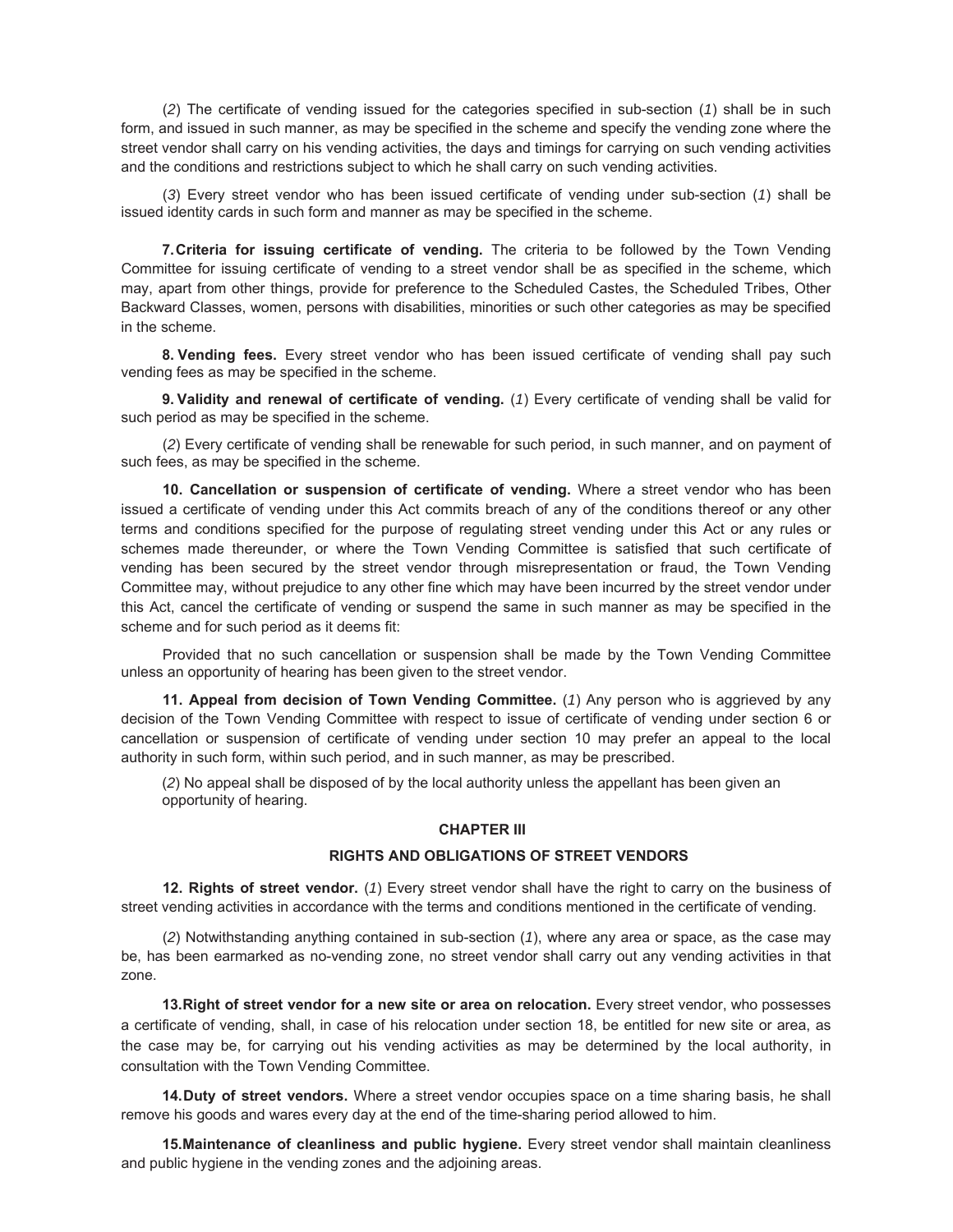**16. Maintenance of civic amenities in vending zone in good condition.** Every street vendor shall maintain civic amenities and public property in the vending zone in good condition and not damage or destroy or cause any damage or destruction to the same.

**17. Payment of maintenance charges.** Every street vendor shall pay such periodic maintenance charges for the civic amenities and facilities provided in the vending zones as may be determined by the local authority.

# **CHAPTER IV**

## **RELOCATION AND EVICTION OF STREET VENDORS**

**18. Relocation or eviction of street vendors.** (*1*) The local authority may, on the recommendations of the Town Vending Committee, declare a zone or part of it to be a no-vending zone for any public purpose and relocate the street vendors vending in that area, in such manner as may be specified in the scheme.

(*2*) The local authority shall evict such street vendor whose certificate of vending has been cancelled under section 10 or who does not have a certificate of vending and vends without such certificate, in such manner as may be specified in the scheme.

(*3*) No street vendor shall be relocated or evicted by the local authority from the place specified in the certificate of vending unless he has been given thirty days' notice for the same in such manner as may be specified in the scheme.

(*4*) A street vendor shall be relocated or evicted by the local authority physically in such manner as may be specified in the scheme only after he had failed to vacate the place specified in the certificate of vending, after the expiry of the period specified in the notice.

 (*5*) Every street vendor who fails to relocate or vacate the place specified in the certificate of vending, after the expiry of the period specified in the notice, shall be liable to pay for every day of such default, a penalty which may extend up to two hundred and fifty rupees, as may be determined by the local authority, but shall not be more than the value of goods seized.

**19. Seizure and reclaiming of goods.** (*1*) If the street vendor fails to vacate the place specified in the certificate of vending, after the lapse of the period specified in the notice given under sub-section (*3*) of section 18, the local authority, in addition to evicting the street vendor under section 18, may, if it deems necessary, seize the goods of such street vendor in such manner as may be specified in the scheme:

Provided that where any such seizure is carried out, a list of goods seized shall be prepared, as specified in the scheme, and a copy thereof, duly signed by the person authorised to seize the goods, shall be issued to the street vendor.

(*2*) The street vendor whose goods have been seized under sub-section (*1*) may, reclaim his goods in such manner, and after paying such fees, as may be specified in the scheme:

Provided that in case of non-perishable goods, the local authority shall release the goods within two working days of the claim being made by the street vendor, and in case of perishable goods the local authority shall release the goods on the same day of the claim being made by the street vendor.

#### **CHAPTER V**

### **DISPUTE REDRESSAL MECHANISM**

**20. Redressal of grievances or resolution of disputes of street vendors.** (*1*) The appropriate Government may constitute one or more committees consisting of a Chairperson who has been a civil judge or a judicial magistrate and two other professionals having such experience as may be prescribed for the purpose of deciding the applications received under sub-section (*2*):

Provided that no employee of the appropriate Government or the local authority shall be appointed as members of the committee.

(*2*) Every street vendor who has a grievance or dispute may make an application in writing to the committee constituted under sub-section (*1*) in such form and manner as may be prescribed.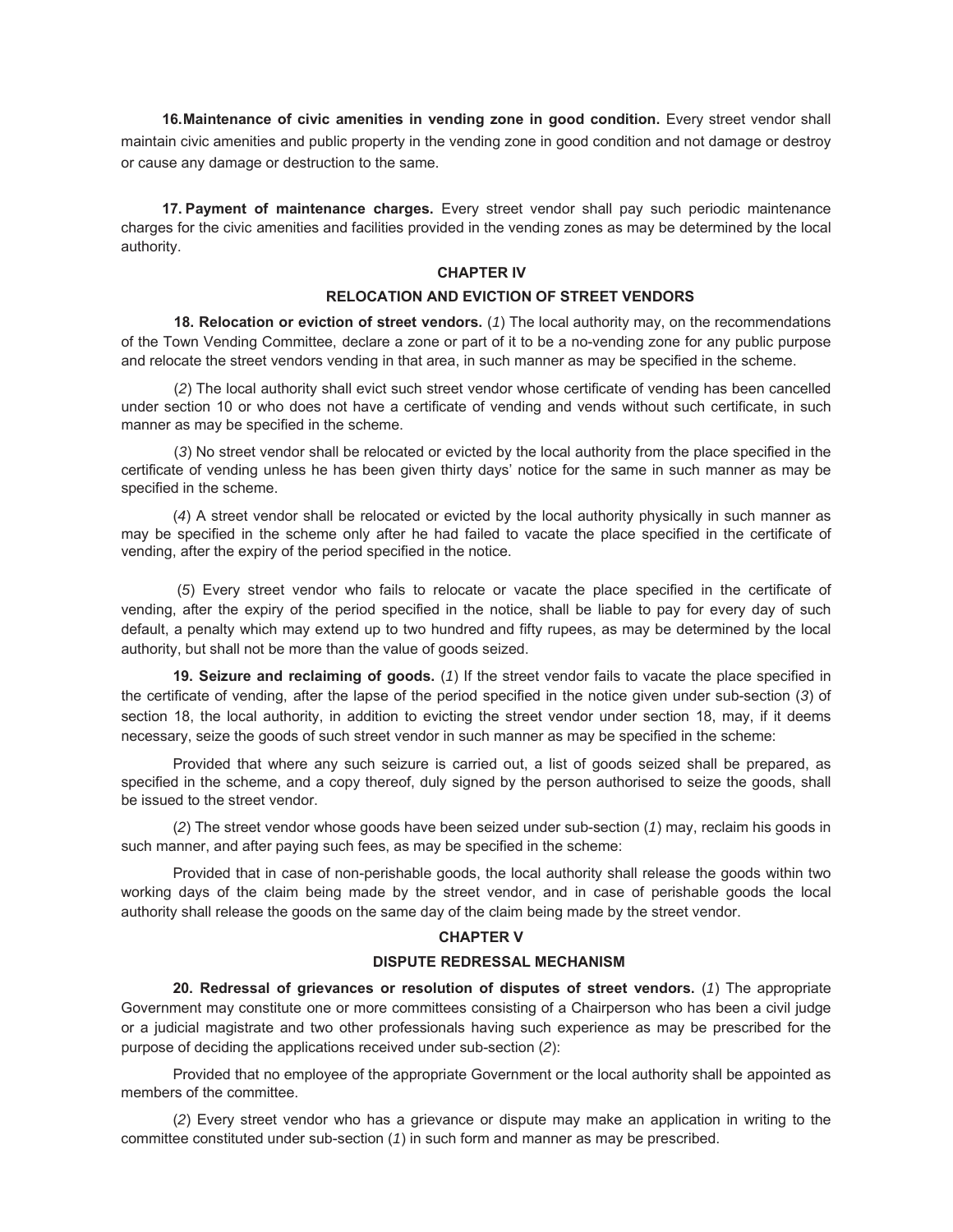(*3*) On receipt of grievance or dispute under sub-section (*2*), the committee referred to in sub-section (*1*) shall, after verification and enquiry in such manner, as may be prescribed, take steps for redressal of such grievance or resolution of such dispute, within such time and in such manner as may be prescribed.

(*4*) Any person who is aggrieved by the decision of the committee may prefer an appeal to the local authority in such form, within such time and in such manner as may be prescribed.

(*5*) The local authority shall dispose of the appeal received under sub-section (*4*) within such time and in such manner as may be prescribed:

Provided that the local authority shall, before disposing of the appeal, give an opportunity of being heard to the aggrieved person.

# **CHAPTER VI**

## **PLAN FOR STREET VENDING**

**21. Plan for street vending.** (*1*) Every local authority shall, in consultation with the planning authority and on the recommendations of the Town Vending Committee, once in every five years, prepare a plan to promote the vocation of street vendors covering the matters contained in the First Schedule.

(*2*) The plan for street vending prepared by the local authority shall be submitted to the appropriate Government for approval and that Government shall, before notifying the plan, determine the norms applicable to the street vendors.

#### **CHAPTER VII**

# **TOWN VENDING COMMITTEE**

**22. Town Vending Committee.** (*1*) The appropriate Government may, by rules made in this behalf, provide for the term and the manner of constituting a Town Vending Committee in each local authority:

Provided that the appropriate Government may, if considers necessary, provide for constitution of more than one Town Vending Committee, or a Town Vending Committee for each zone or ward, in each local authority.

(*2*) Each Town Vending Committee shall consist of:—

(*a*) Municipal Commissioner or Chief Executive Officer, as the case may be, who shall be the Chairperson; and

(*b*) such number of other members as may be prescribed, to be norminated by the appropriate Government,

representing the local authority, medical officer of the local authority, the planning authority, traffic police, police,

association of street vendors, market associations, traders associations, nongovernmental organisations,

community based organisations, resident welfare associations, banks and such other interests as it deems proper;

(*c*) the number of members nominated to represent the non-governmental organisations and the community based

organisations shall not be less than ten percent.;

(*d*) the number of members representing the street vendors shall not be less than forty per cent. who shall be elected by the street vendors themselves in such manner as may be prescribed:

Provided that one-third of members representing the street vendors shall be from amongst women vendors:

Provided further that due representation shall be given to the Scheduled Castes, the Scheduled Tribes, Other Backward Classes, minorities and persons with disabilities from amongst the members representing street vendors.

(*3*) The Chairperson and the members nominated under sub-section (*2*) shall receive such allowances as may be prescribed by the appropriate Government.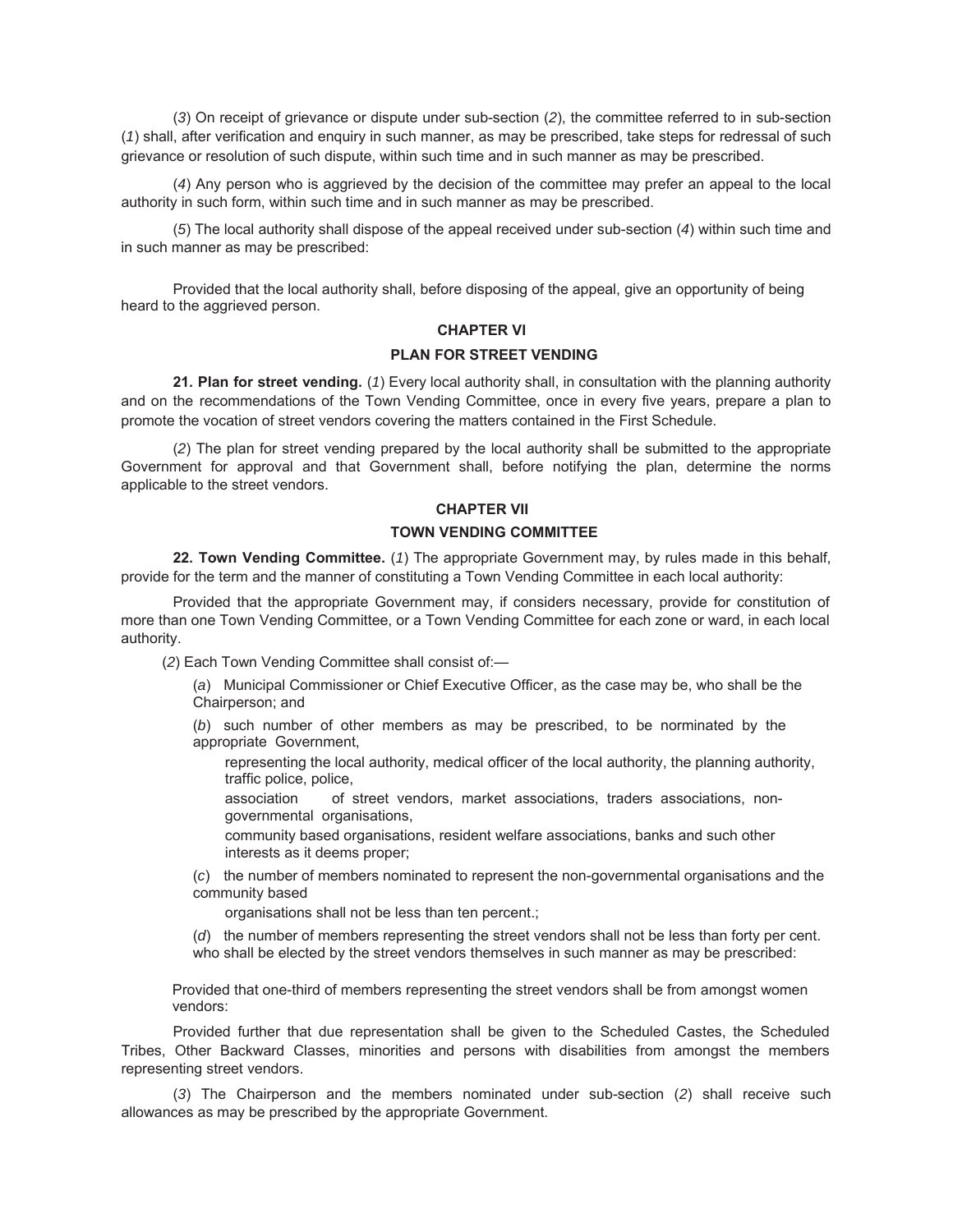**23. Meetings of Town Vending Committee.** (*1*) The Town Vending Committee shall meet at such times and places within the jurisdiction of the local authority and shall observe such rules of procedure in regard to the transaction of business at its meetings, and discharge such functions, as may be prescribed.

(*2*) Every decision of the Town Vending Committee shall be notified along with the reasons for taking such decision.

**24. Temporary association of persons with Town Vending Committee for particular purposes.**  (*1*) The Town Vending Committee may associate with itself in such manner and for such purposes, as may be prescribed, any person whose assistance or advice it may desire, in carrying out any of the provisions of this Act.

(*2*) A person associated under sub-section (*1*) shall be paid such allowances as may be prescribed.

**25. Office space and other employees for Town Vending Committee.** The local authority shall provide the Town Vending Committee with appropriate office space and such employees as may be prescribed.

**26. Publication of street vendor's charter and data-base and carrying out of social audit.** (*1*) Every Town Vending Committee shall publish the street vendor's charter specifying therein the time within which the certificate of vending shall be issued to a street vendor and the time within which such certificate of vending shall be renewed and other activities to be performed within the time limit specified therein.

(*2*) Every Town Vending Committee shall maintain up to date records of registered street vendors and street vendors to whom certificate of vending has been issued containing name of such street vendor, stall allotted to him, nature of business carried out by him, category of street vending and such other particulars which may be relevant to the street vendors, in such manner as may be prescribed.

(*3*) Every Town Vending Committee shall carry out social audit of its activities under the Act or the rules or the schemes made thereunder in such form and manner as may be specified in the scheme.

#### **CHAPTER VIII**

## **PREVENTION OF HARASSMENT OF STREET VENDORS**

**27. Prevention of harassment by police and other authorities.** Notwithstanding anything contained in any other law for the time being in force, no street vendor who carries on the street vending activities in accordance with the terms and conditions of his certificate of vending shall be prevented from exercising such rights by any person or police or any other authority exercising powers under any other law for the time being in force.

# **CHAPTER IX PENAL PROVISIONS**

# **28. Penalty for contraventions.** If any street vendor—

(*a*) indulges in vending activities without a certificate of vending;

(*b*) contravenes the terms of certificate of vending; or

(*c*) contravenes any other terms and conditions specified for the purpose of regulating street vending under this Act or any rules or schemes made thereunder, he shall be liable to a penalty for each such offence which may extend up to rupees two thousand as may be determined by the local authority.

## **CHAPTER X**

## **MISCELLANEOUS**

**29. Provisions of this Act, not to be construed as conferring ownership rights, etc.** (*1*) Nothing contained in this Act shall be construed as conferring upon a street vendor any temporary, permanent or perpetual right of carrying out vending activities in the vending zones allotted to him or in respect of any place on which he carries on such vending activity.

(*2*) Nothing contained in sub-section (*1*) shall apply to any stationery vendor, if a temporary leasehold or ownership right has been conferred on him by a lease deed or otherwise, in respect of a place at specific location where he carries on such vending activity in accordance with the provisions of any law for the time being in force for carrying out such vending activity.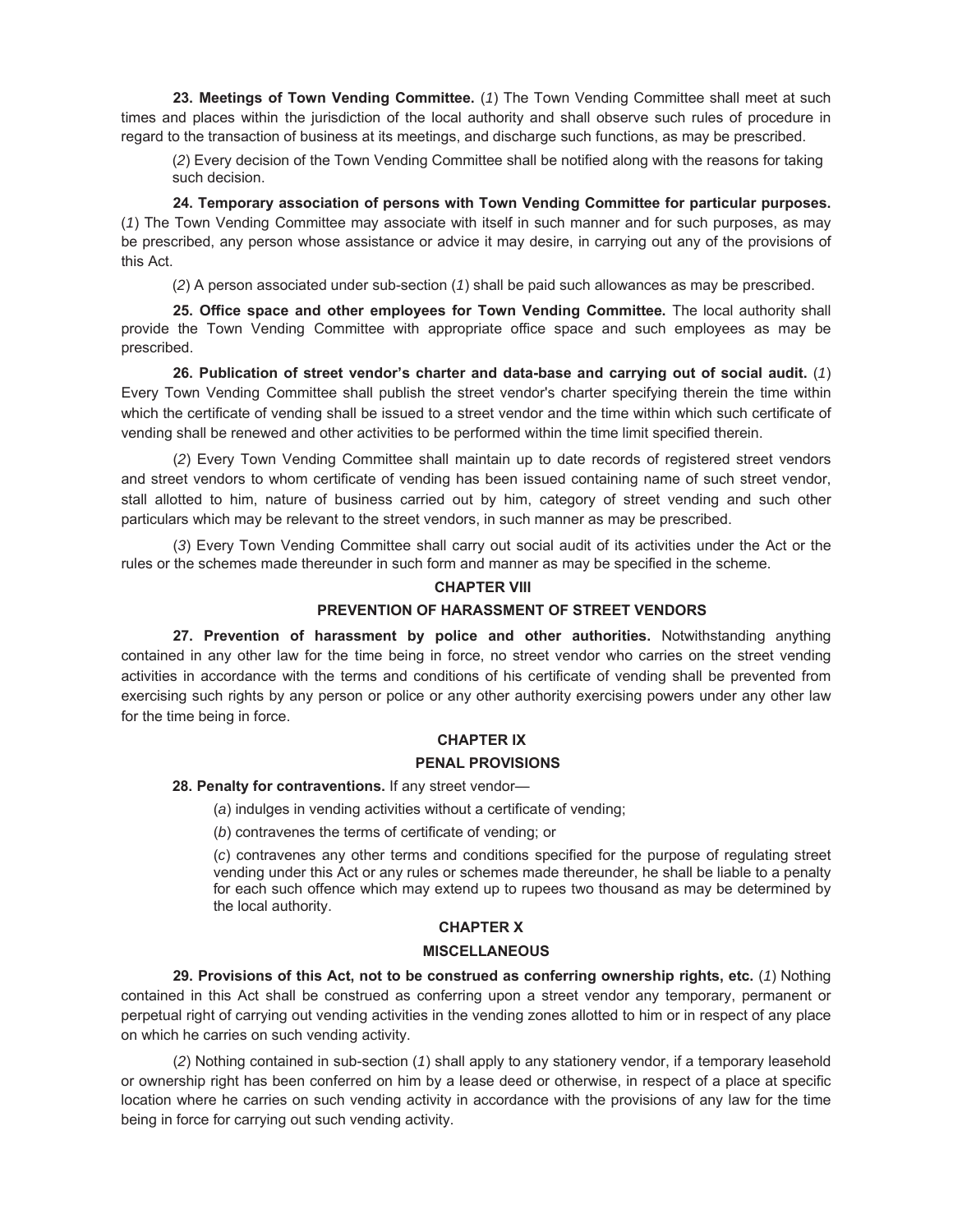**30. Returns.** Every Town Vending Committee shall furnish, from time to time, to the appropriate Government and the local authority such returns as may be prescribed.

**31. Promotional measures.** The appropriate Government may, in consultation with the Town Vending Committee, local authority, planning authority and street vendors associations or unions, undertake promotional measures of making available credit, insurance and other welfare schemes of social security for the street vendors.

**32. Research, training and awareness.** The appropriate Government may, to the extent of availability of financial and other resources,—

- (*a*) organise capacity building programmes to enable the street vendors to exercise the rights contemplated under this Act;
- (*b*) undertake research, education and training programmes to advance knowledge and understanding of the role of the informal sector in the economy, in general and the street vendors, in particular and to raise awareness among the public through Town Vending Committee.

**33. Act to have overriding effect.** The provisions of this Act shall have effect notwithstanding anything inconsistent therein contained in any other law for the time being in force or in any instrument having effect by virtue of any law other than this Act.

**34. Powers to delegate.** The appropriate Government may, by general or special order in writing, delegate such of its powers and functions under this Act (excluding the power to frame scheme under section 38 and power to make rules under section 36), as it may deem necessary, to the local authority or the Town Vending Committee or any other officer, subject to such conditions, if any, as may be specified in that order.

**35. Power to amend Schedules.** (*1*) On the recommendations made by the appropriate Government or otherwise, if the Central Government is satisfied that it is necessary or expedient so to do, it may, by notification, amend the Schedules and thereupon the First Schedule or the Second Schedule, as the case may be, shall be deemed to have been amended accordingly.

(*2*) A copy of every notification issued under sub-section (*1*), shall be laid before each House of Parliament as soon as may be after it is issued.

**36. Power to make rules.** (*1*) The appropriate Government shall, within one year from the date of commencement of this Act, by notification, make rules for carrying out the provisions of this Act.

(*2*) In particular and without prejudice to the generality of the foregoing power, such rules may provide for all or any of the following matters, namely:—

- (*a*) the age for street vending under sub-section (*1*) of section 4;
- (*b*) the form, period and manner of filing appeal with the local authority under sub-section (*1*) of section 11;
- (*c*) the persons and the experience such person shall have under sub-section (*1*) of section 20;
- (*d*) the form and the manner of making application under sub-section (*2*) of section 20;
- (*e*) the manner of verification and enquiry on receipt of grievance or dispute, the time within which and the manner in which steps for redressal of grievances and resolution of disputes may be taken under sub- section (*3*) of section 20;<br>(*f*) the form, the time within which and the manner in which an appeal may be filed under sub-
- section (*4*) of section 20;
- (*g*) the time within which and the manner in which an appeal shall be disposed of under sub section (*5*) of section 20;
- (*h*) the term of, and the manner of constituting, the Town Vending Committee under sub-section (*1*) of section 22;
- (*i*) the number of other members of the Town Vending Committee under clause (*b*) of sub-section (*2*) of section 22;
- (*j*) the manner of elections among street vendors under clause (*d*) of sub-section (*2*) of section 22;
- (*k*) the allowances to Chairperson and members under sub-section (*3*) of section 22;
- (*l*) the time and place for meeting, procedure for transaction of business at meetings and functions to be discharged by the Town Vending Committee under section 23;
- (*m*) the manner and the purpose for which a person may be associated under sub-section (*1*) of section 24;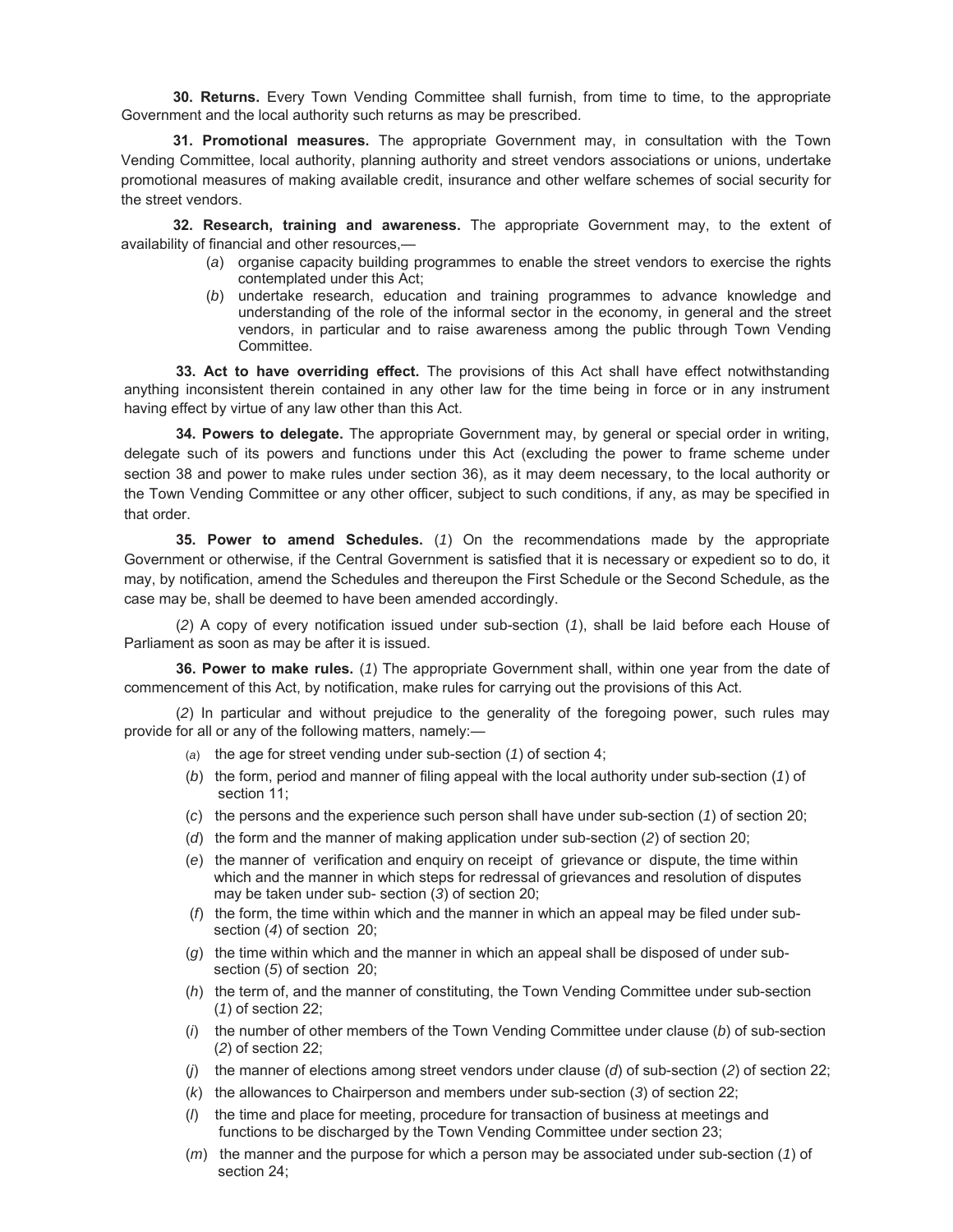- (*n*) the allowances to be paid to an associated person under sub-section (*2*) of section 24;
- (*o*) the other employees of Town Vending Committee under section 25;
- (*p*) the manner of maintaining up to date record of all street vendors under sub-section (*2*) of section 26;
- (*q*) the returns to be furnished under section 30;
- (*r*) the manner of publishing summary of scheme under sub-section (*2*) of section 38.

(*3*) Every rule and scheme made by the Central Government under this Act shall be laid, as soon as may be after it is made, before each House of Parliament, while it is in session, for a total period of thirty days which may be comprised in one session or in two or more successive sessions, and if, before the expiry of the session immediately following the session or the successive sessions aforesaid, both Houses agree in making any modification in the rule or scheme or both Houses agree that the rule or scheme should not be made, the rule or scheme shall thereafter have effect only in such modified form or be of no effect, as the case may be; so, however, that any such modification or annulment shall be without prejudice to the validity of anything previously done under that rule or scheme.

(*4*) Every rule or scheme made by the State Government under this Act shall, as soon as may be after it is made, be laid before each House of the State Legislature where there are two Houses, and where there is one House of the State Legislature, before that House.

**37. Power to make byelaws.** Subject to the provisions of this Act or any rule or scheme made thereunder, the local authority may make bye-laws to provide for all or any of the following matters, namely:—

- (a) the regulation and manner of vending in restriction-free-vending zones, restrictedvending zones and designated vending zones;
- (b) determination of monthly maintenance charges for the civic amenities and facilities in the vending zones under section17;
- (c) determination of penalty under sub-section (*5*) of section 18 and section 28;
- (d) the regulation of the collection of taxes and fees in the vending zones;
- (e) the regulation of traffic in the vending zones;
- (f) the regulation of the quality of products and services provided to the public in vending zones and maintenance of public health, hygiene and safety standards;
- (g) the regulation of civic services in the vending zones; and
- (h) the regulation of such other matters in the vending zones as may be necessary.

 **38. Scheme for street vendors.** (*1*) For the purposes of this Act, the appropriate Government shall frame a scheme, within six months from the date of commencement of this Act, after due consultations with the local authority and the Town Vending Committee, by notification, which may specify all or any of the matters provided in the Second Schedule.

 (*2*) A summary of the scheme notified by the appropriate Government under subsection (*1*) shall be published by the local authority in at least two local news papers in such manner as may be prescribed.

 **39. Power to remove difficulties.** (*1*) If any difficulty arises in giving effect to the provisions of this Act, the Central Government may, by order published in the Official Gazette, make such provisions, not inconsistent with the provisions of this Act, as appear to it to be necessary or expedient for removing the difficulty:

Provided that no order shall be made under this section after expiry of three years from the commencement of this Act.

(*2*) Every order made under this section shall, as soon as may be after it is made, be laid before each House of Parliament.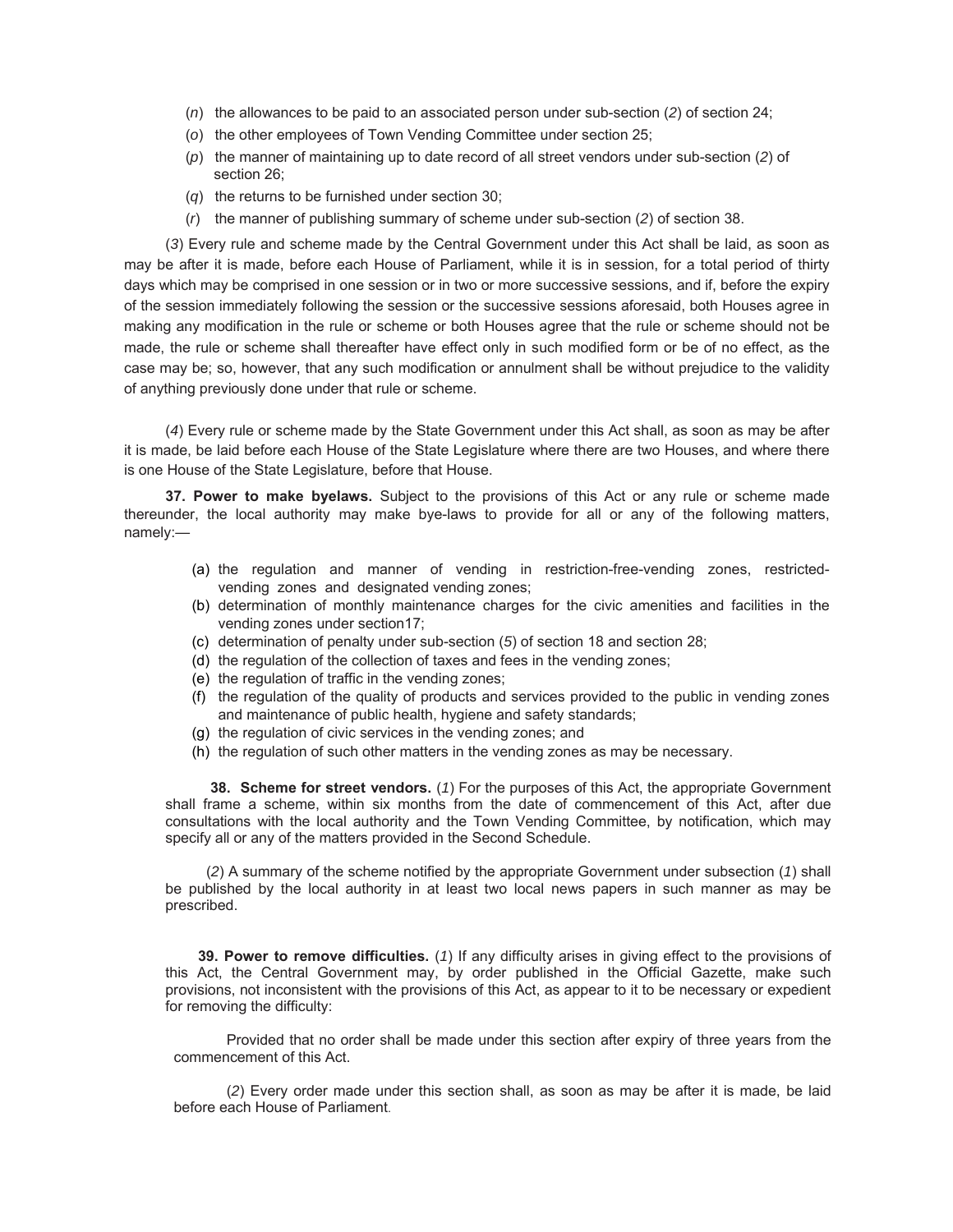#### **THE FIRST SCHEDULE (***See* **section 21) PLAN FOR STREET VENDING**

(*1*) The plan for street vending shall,—

(*a*) ensure that all existing street vendors identified in the survey, subject to a norm conforming to two and half per cent of the population of the ward, zone, town or city, as the case may be, are accommodated in the plan for street vending;

(*b*) ensure the right of commuters to move freely and use the roads without any impediment;

(*c*) ensure that the provision of space or area for street vending is reasonable and consistent with existing natural markets;

(*d*) take into account the civic facilities for appropriate use of identified spaces or areas as vending zones;

(*e*) promote convenient, efficient and cost effective distribution of goods and provision of services;

(*f*) such other matters as may be specified in the scheme to give effect to the plan for street vending.

(*2*) The plan for street vending shall contain all of the following matters, namely:—

(*a*) determination of spatial planning norms for street vending;

(*b*) earmarking of space or area for vending zones;

(*c*) determination of vending zones as restriction-free-vending zones, restrictedvending zones and no-vending zones;

(*d*) making of spatial plans conducive and adequate for the prevalent number of street vendors in that city or town and also for the future growth, by adopting such norms as may be necessary;

(*e*) consequential changes needed in the existing master plan, development plan, zonal plan, layout plan and any other plan for accommodating street vendors in the designated vending zones.

(*3*) Declaration of no-vending zone shall be carried out by the plan for street vending, subject to the following principles, namely:—

- (a) any existing market, or a natural market as identified under the survey shall not be declared as a no-vending zone;
- (b) declaration of no-vending zone shall be done in a manner which displaces the minimum percentage of street vendors;
- (c) overcrowding of any place shall not be a basis for declaring any area as a no-vending zone provided that restrictions may be placed on issuing certificate of vending in such areas to persons not identified as street vendors in the survey;
- (d) sanitary concerns shall not be the basis for declaring any area as a no-vending zone unless such concerns can be solely attributed to street vendors and cannot be resolved through appropriate civic action by the local authority;
- (e) till such time as the survey has not been carried out and the plan for street vending has not been formulated, no zone shall be declared as a no-vending zone.

#### **THE SECOND SCHEDULE (***See* **section 38)**

Matters to be provided in the Scheme for Street Vendors framed by the appropriate Government:—

- (a) the manner of conducting survey;
- (b) the period within which certificate of vending shall be issued to the street vendors identified under the survey;
- (c) the terms and conditions subject to which certificate of vending may be issued to a street vendor including to those persons who wish to carry on street vending during the intervening period of two surveys;
- (d) the form and the manner in which the certificate of vending may be issued to a street vendor;
- (e) the form and manner of issuing identity cards to street vendors;
- (f) the criteria for issuing certificate of vending to street vendors;
- (g) the vending fees to be paid on the basis of category of street vending, which may be different for different cities;